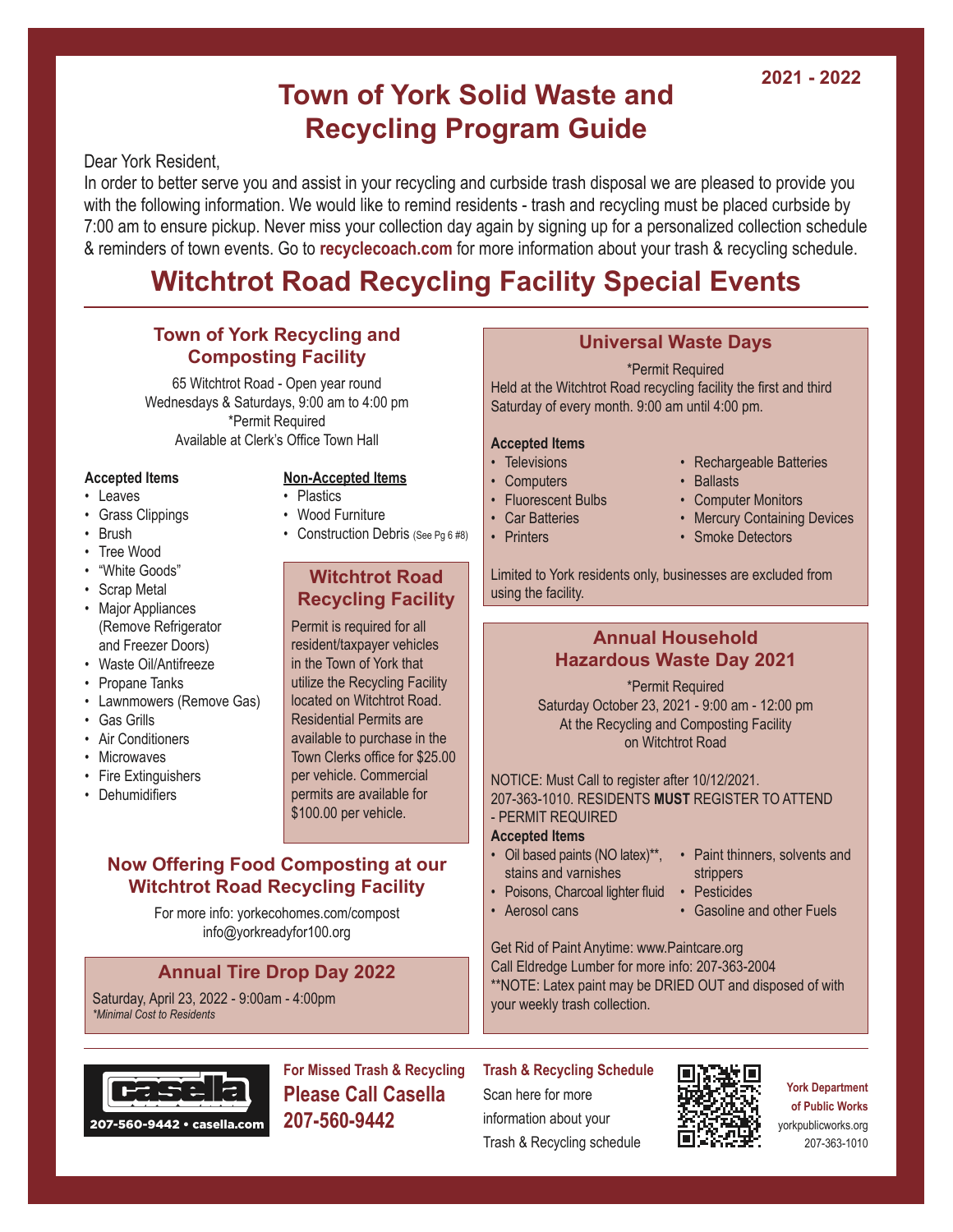#### **Town of York 2021/2022 Solid Waste & Recycling Collection Calendar**

Trash in York is collected curbside every week and Recycling will be collected every other week, designated as either RED or WHITE. RED and WHITE weeks are indicated on the calendar below. Please see the enclosed collection street listing to locate your collection day and recycling week.





Household Hazardous Waste Day - Oct 23, 2021

Universal Waste Collection Days (see page 1 for details)

Annual Tire Drop Day Saturday – April 23, 2022  $9:00$  AM  $-$  4:00 PM

#### **For missed trash and recycling please call Casella: 207-560-9442**

NOTE: Christmas and Thanksgiving are the ONLY observed Holidays. Collections on these days will move to the following SATURDAY. Delays or cancellations due to inclement weather will be posted in the following places: yorkpublicworks.org, WCSH, Channel 6, Channel 1302, and the town's website. In the event of Cancellations, the collections will be picked up the following Saturday - Weather Permitting. You may also contact **CASELLA** at: **207-560-9442**

| October 2021            |                  |    |    |    |    |                |  |  |
|-------------------------|------------------|----|----|----|----|----------------|--|--|
| S                       | S<br>F<br>М<br>W |    |    |    |    |                |  |  |
|                         |                  |    |    |    |    | $\overline{2}$ |  |  |
| $\overline{\mathbf{3}}$ | 4                | 5  | 6  |    | 8  | g              |  |  |
| 10                      | 11               | 12 | 13 | 14 | 15 | 16             |  |  |
| 17                      | 18               | 19 | 20 | 21 | 22 | 23             |  |  |
| 24                      | 25               | 26 | 27 | 28 | 29 | 30             |  |  |
| 31                      |                  |    |    |    |    |                |  |  |
|                         |                  |    |    |    |    |                |  |  |

| <b>January 2022</b> |    |    |                 |    |    |                 |  |  |  |
|---------------------|----|----|-----------------|----|----|-----------------|--|--|--|
| S                   | M  |    | W               |    | F  | S               |  |  |  |
|                     |    |    |                 |    |    |                 |  |  |  |
| $\overline{2}$      | 3  | 4  | $5\phantom{.0}$ | 6  |    | 8               |  |  |  |
| 9                   | 10 | 11 | 12              | 13 | 14 | $\overline{15}$ |  |  |  |
| 16                  | 17 | 18 | 19              | 20 | 21 | $\overline{22}$ |  |  |  |
| 23                  | 24 | 25 | 26              | 27 | 28 | 29              |  |  |  |
| 30                  | 31 |    |                 |    |    |                 |  |  |  |

| April 2022 |    |    |    |    |    |                |  |  |  |
|------------|----|----|----|----|----|----------------|--|--|--|
| S          | M  |    | W  |    | F  | S              |  |  |  |
|            |    |    |    |    |    | $\overline{2}$ |  |  |  |
| 3          | 4  | 5  | 6  |    | 8  | ğ              |  |  |  |
| 10         | 11 | 12 | 13 | 14 | 15 | 16             |  |  |  |
| 17         | 18 | 19 | 20 | 21 | 22 | 23             |  |  |  |
| 24         | 25 | 26 | 27 | 28 | 29 | 30             |  |  |  |
|            |    |    |    |    |    |                |  |  |  |

| <b>July 2022</b> |                                        |    |    |    |    |                 |  |  |  |
|------------------|----------------------------------------|----|----|----|----|-----------------|--|--|--|
| S                | F<br>$\overline{\mathbf{s}}$<br>M<br>W |    |    |    |    |                 |  |  |  |
|                  |                                        |    |    |    |    | $\overline{2}$  |  |  |  |
| $\mathbf{3}$     | 4                                      | 5  | 6  |    | 8  | 9               |  |  |  |
| 10               | 11                                     | 12 | 13 | 14 | 15 | 16              |  |  |  |
| 17               | 18                                     | 19 | 20 | 21 | 22 | $\overline{23}$ |  |  |  |
| 24               | 25                                     | 26 | 27 | 28 | 29 | 30              |  |  |  |
| 31               |                                        |    |    |    |    |                 |  |  |  |

| November 2021 |    |                |    |    |    |    |  |  |
|---------------|----|----------------|----|----|----|----|--|--|
| S             | М  |                | W  |    | F  | S  |  |  |
|               |    | $\overline{2}$ | 3  | 4  | 5  | 6  |  |  |
|               | 8  | 9              | 10 | 11 | 12 | 13 |  |  |
| 14            | 15 | 16             | 17 | 18 | 19 | 20 |  |  |
| 21            | 22 | 23             | 24 | 25 | 26 | 27 |  |  |
| 28            | 29 | 30             |    |    |    |    |  |  |

| December 2021 |                  |    |    |              |    |                      |  |  |
|---------------|------------------|----|----|--------------|----|----------------------|--|--|
| S             | S<br>W<br>M<br>F |    |    |              |    |                      |  |  |
|               |                  |    |    | $\mathbf{2}$ | 3  |                      |  |  |
| 5             | 6                |    | 8  | 9            | 10 | 11                   |  |  |
| 12            | 13               | 14 | 15 | 16           | 17 | $\bf \overline{18})$ |  |  |
| 19            | 20               | 21 | 22 | 23           | 24 | 25                   |  |  |
| 26            | 27               | 28 | 29 | 30           | 31 |                      |  |  |

**March 2022 S M T W T F S**

 **7 8 9 10 11 12 14 15 16 17 18 19 21 22 23 24 25 26 28 29 30 31**

**1 2 3 4 5**

| <b>February 2022</b> |                  |    |                |    |    |                 |  |  |
|----------------------|------------------|----|----------------|----|----|-----------------|--|--|
| S                    | F<br>S<br>W<br>М |    |                |    |    |                 |  |  |
|                      |                  |    | $\overline{2}$ | 3  | 4  | $\overline{5}$  |  |  |
| $6\phantom{1}$       |                  | 8  | 9              | 10 | 11 | $\overline{12}$ |  |  |
| 13                   | 14               | 15 | 16             | 17 | 18 | 19              |  |  |
| 20                   | 21               | 22 | 23             | 24 | 25 | 26              |  |  |
| 27                   | 28               |    |                |    |    |                 |  |  |

| <b>May 2022</b> |    |    |    |    |    |                 |  |  |
|-----------------|----|----|----|----|----|-----------------|--|--|
| S               | М  |    | W  |    | F  | S               |  |  |
|                 | 2  | 3  | 4  | 5  | 6  |                 |  |  |
| 8               | 9  | 10 | 11 | 12 | 13 | 14              |  |  |
| 15              | 16 | 17 | 18 | 19 | 20 | (21)            |  |  |
| 22              | 23 | 24 | 25 | 26 | 27 | $\overline{28}$ |  |  |
| 29              | 30 | 31 |    |    |    |                 |  |  |
|                 |    |    |    |    |    |                 |  |  |

| <b>June 2022</b> |    |    |    |    |    |      |  |  |
|------------------|----|----|----|----|----|------|--|--|
| S                | M  |    | W  | т  | F  | S    |  |  |
|                  |    |    |    | 2  | 3  | 4    |  |  |
| $5\phantom{.0}$  | 6  |    | 8  | 9  | 10 | 11   |  |  |
| 12               | 13 | 14 | 15 | 16 | 17 | (18) |  |  |
| 19               | 20 | 21 | 22 | 23 | 24 | 25   |  |  |
| 26               | 27 | 28 | 29 | 30 |    |      |  |  |
|                  |    |    |    |    |    |      |  |  |
|                  |    |    |    |    |    |      |  |  |

| <b>August 2022</b>      |    |             |    |    |    |    |  |                |
|-------------------------|----|-------------|----|----|----|----|--|----------------|
| $\overline{\mathbf{s}}$ | M  |             | W  |    |    | S  |  |                |
|                         |    | $\mathbf 2$ | 3  |    |    |    |  |                |
|                         | 8  |             | 10 | 11 | 12 | 13 |  |                |
| 14                      | 15 | 16          | 17 | 18 | 19 |    |  |                |
| 21                      | 22 | 23          | 24 | 25 | 26 | 27 |  |                |
| 28                      | 29 | 30          | 31 |    |    |    |  | $\overline{2}$ |
|                         |    |             |    |    |    |    |  |                |

| <b>September 2022</b> |                  |    |    |    |                |    |  |  |
|-----------------------|------------------|----|----|----|----------------|----|--|--|
| S                     | W<br>S<br>F<br>М |    |    |    |                |    |  |  |
|                       |                  |    |    |    | $\overline{2}$ | 3  |  |  |
| 4                     | 5                | 6  |    | 8  | 9              | 10 |  |  |
| 11                    | 12               | 13 | 14 | 15 | 16             |    |  |  |
| 18                    | 19               | 20 | 21 | 22 | 23             | 24 |  |  |
| 25                    | 26               | 27 | 28 | 29 | 30             |    |  |  |
|                       |                  |    |    |    |                |    |  |  |

# **New This Year: Food Composting!**

Most of us separate out paper, plastic, cardboard, and glass for recycling… HOWEVER, most of us DO NOT separate out our food scraps and leftovers. The town of York has added food waste recycling at the Transfer Station through a contract with Mr. Fox Recycling. This is an exciting new option for the town of York Residents.

For more information and additional composting options, visit:

**www.YorkEcoHomes.com/composting**

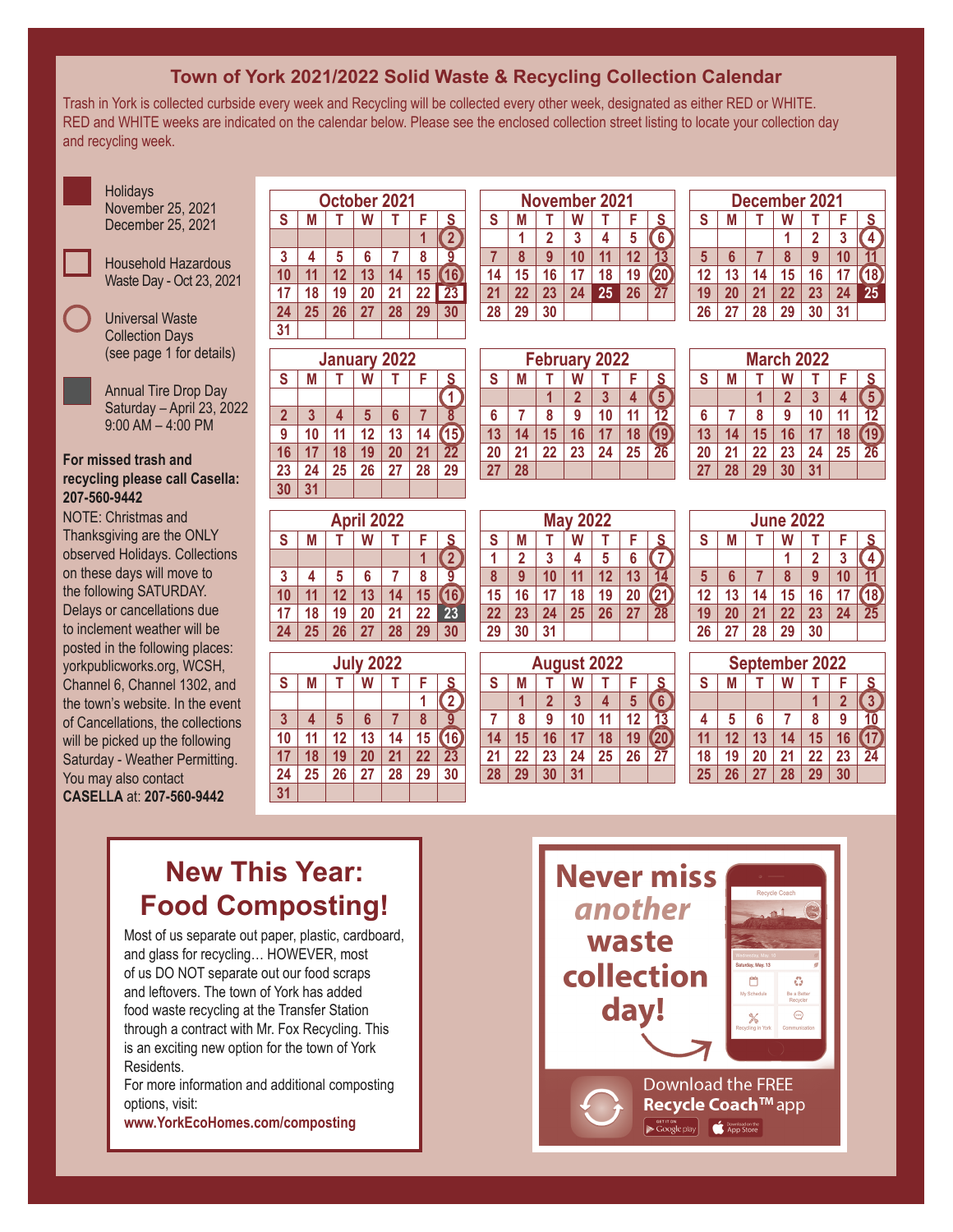# Acceptable for Recycling

# Toss Into Your Recycling Bin



Corrugated, box board, dry-food boxes, rolls, and egg cartons, clean with NO food waste



PAPER

Paper bags, junk mail, envelopes, magazines, newspapers, & office paper



Empty and clean kitchen, laundry and bathroom bottles, jugs and tubs. Replace lids and caps.



Empty & clean food & beverage bottles & jars



# NOT Acceptable for **Recycling**







WAX COATED PAPER FOOD AND LIQUID **CONTAINERS** 



TO-GO CONTAINERS, PLASTIC CUPS, AND STRAWS



TANGLERS, CORDS, HOSES AND WIRES

**QUESTIONS?** Call **800-CASELLA** For more tips and resources visit casella.com/RecycleBetter





Did you know that York has a Recycling Committee? recycling@yorkmaine.org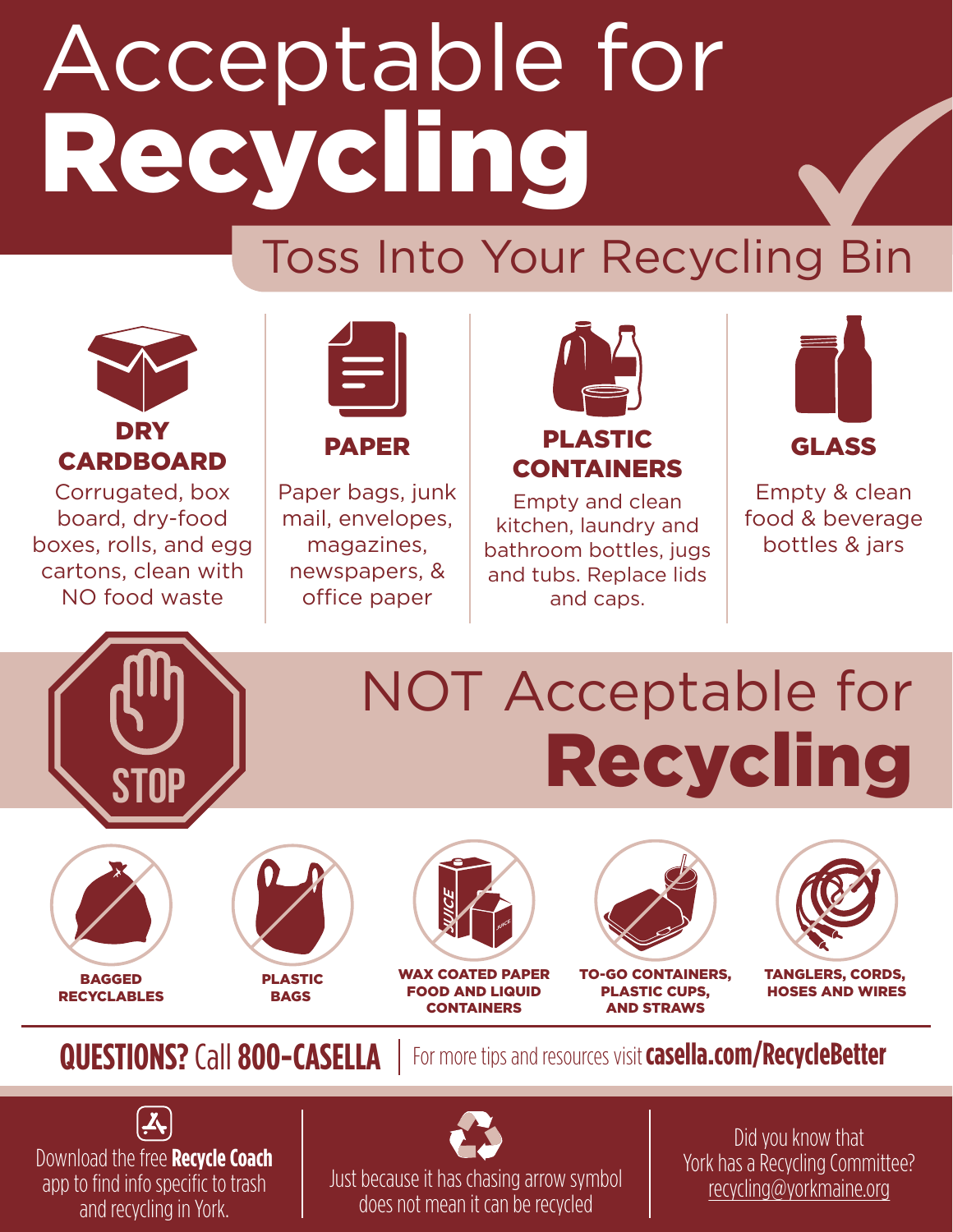#### **For All Trash & Recycling Questions Please Call Casella: 207-560-9442**

| <b>Monday Collection</b><br><b>Red Week Recycling</b><br>AIRPORT DR.<br>*AIRPORT DR. EXT.<br>*ALDER ST.<br><b>ATLANTIC AVE.</b><br><b>BARN POINT</b><br><b>BAY HAVEN RD.</b><br>BAY ST.<br><b>BANK RD.</b><br><b>BEACH ST.</b><br><b>BELMONT AVE.</b><br><b>BOWDEN RD.</b><br><b>BROADWAY</b><br><b>BROADWAY EXT.</b><br><i>*CAPPY'S LN.</i> | CHURCH ST.<br><b>CHURCH ST. EXT.</b><br><i><b>*COLLINSPORT WAY</b></i><br>CROSS ST.<br>CYCAD AVE.<br>*DAME AVE<br><b>DOVER BLUFF AVE</b><br>*EDDY'S CT.<br>FIFTH AVE.<br><b>FORT HILL AVE.</b><br><b>FORT HILL AVE, EXT</b><br><b>FOURTH AVE.</b><br><i><b>*FRANKLIN ST.</b></i><br><b>FREEMAN ST.</b><br><b>GARDEN RD.</b><br>*GREENE LN.<br><i>*GULL ST.</i> | <b>HAWK ST.</b><br><b>HIGH ST.</b><br><b>HIGHLAND AVE.</b><br>*HILLSIDE AVE.<br><b>HORSESHOE LN.</b><br>*HOTEL AVE.<br><b>IRIS AVE.</b><br>*JACKS LN.<br>JONES AVE.<br><b>KENDALL RD.</b><br><b>LAUREL LN.</b><br>*LIGHTHOUSE WATCH<br><b>MAIN ST.</b><br>*MARIETTA AVE.<br>*MARYCLIFF RD.<br>*MCLAY LN.<br>MICELAN RD. | NEWPORT AVE<br>NICOLE RD.<br>*NONESUCH RD.<br>NORWOOD AVE.<br>*NUBBLE POINT<br><b>NUBBLE RD.</b><br>*NUBBLE ROCKS<br>OCEAN AVE.<br>OCEAN AVE, EXT.<br>*OVERLOOK WAY<br>PARLIN RD.<br><b>PROSPECT ST.</b><br>*QUIGLY LN.<br>RAILRD, AVE<br><b><i>*RAVINE AVE</i></b><br>*RAY AVE.<br>ROCKLAND AVE. | *SEABERRY LN.<br><b>SECOND AVE.</b><br>*SEATURN LN.<br>SHELTON AVE.<br>SIXTH AVE.<br>*SOHIER PARK RD.<br><b>SPRING ST.</b><br><b>SUNSET RD.</b><br><b>TALPEY AVE.</b><br>THIRD AVE.<br>TOWER LN.<br>*VALLEY RD.<br><b>VERA'S WAY</b><br>*WARREN ST.<br>*WELLINGTON AVE.<br><b>WILLOW AVE.</b><br>YALE AVE. |
|----------------------------------------------------------------------------------------------------------------------------------------------------------------------------------------------------------------------------------------------------------------------------------------------------------------------------------------------|----------------------------------------------------------------------------------------------------------------------------------------------------------------------------------------------------------------------------------------------------------------------------------------------------------------------------------------------------------------|-------------------------------------------------------------------------------------------------------------------------------------------------------------------------------------------------------------------------------------------------------------------------------------------------------------------------|---------------------------------------------------------------------------------------------------------------------------------------------------------------------------------------------------------------------------------------------------------------------------------------------------|------------------------------------------------------------------------------------------------------------------------------------------------------------------------------------------------------------------------------------------------------------------------------------------------------------|
| <b>CENTER ST.</b><br><b>CENTRAL AVE.</b>                                                                                                                                                                                                                                                                                                     | <b>HAMLIN PL</b><br><b>HARRISON AVE</b>                                                                                                                                                                                                                                                                                                                        | *MIDDLE ST.<br><b>MOSELEY RD.</b>                                                                                                                                                                                                                                                                                       | *ROSEWOOD LN.<br><b>SAND CASTLE CIRCLE</b>                                                                                                                                                                                                                                                        |                                                                                                                                                                                                                                                                                                            |
|                                                                                                                                                                                                                                                                                                                                              |                                                                                                                                                                                                                                                                                                                                                                |                                                                                                                                                                                                                                                                                                                         |                                                                                                                                                                                                                                                                                                   |                                                                                                                                                                                                                                                                                                            |

| <b>Monday Collection</b>    |  |
|-----------------------------|--|
| <b>White Week Recycling</b> |  |

ABENAQUI DR ABBEY RD. ADAMS RD. AGAMENTICUS AVE. \*ALGONAC AVE \*ANBELWOLD CIRCUIT \*ASPETONG AVE. BALD HEAD CLIFF RD. BALD HEAD CLIFF RD. SOUTH \*BALDWIN LN. BAYBERRY LN.

\*BLUE HERON COVE BONNYBEAG RD. BURNT MARSH RD. CAPE NEDDICK RD. CAPE NEDDICK LN \*CARRIAGE LN. CIRCUIT RD. \*CRAGMERE WAY DRIFTING GULL LN. EAST LAKE CIRCUIT \*FAIRBOURNE LN. \*FORESTERS CIRCUIT GARRISON POINT \*HARBOR PINES LN.

\*HIGH PASTURE LN. \*HOPATCONG RD. INTERVALE RD. \*LAKE CAROLYN WAY \*LAWRIE AVE. \*LEDGE PASTURE LN \*LOIS LN. LOOP RD. \*MACOPIN RD. \*MEADOW RD. NORTH SPRING RD. OCEAN CIRCUIT DR. OCEAN EDGE LN. OLD SALT LN.

OSSIPEE RD. \*OVERLAND AVE PARK CIRCLE PASSAIC CT. PASSAIC RD. \*PASTURE LN. PEBBLE COVE RD. \*PENNY LN. \*PEQUANAC PLACE PHILLIPS COVE RD. PINE MOUNTAIN RD \*PULPIT ROCK LN. RIVERSEDGE DR. \*RIVERSIDE ST.

#### RIVERVIEW DR. \*ROSE COVE LN. SANDY POINT RD. \*SEAWATCH PATH SHORE RD. SIMPSON HILL RD. SUNAPEE RD. SYLVAN CIRCUIT \*ULAN POND WAY UPLANDS LN. \*WANAQUE RD. WHIP POOR WILL RIDGE RD. \*WHITE PINE LN.

**Tuesday Collection Red Week Recycling**

ANGEL AVE. AVON AVE. \*BANKS ROCK BAYVIEW AVE. BEECHWOOD AVE. \*BELL BUOY LN. \*BITTERSWEET LN. BOBAN ST. BREEZE WAY \*BROOK LN. \*CABOT COVE RD CAMDEN AVE.

CARLTON ST. DARCY RD. \*DAVIS DR. DESMOND LN. \*EAST LN. EASTERN POINT RD. \*EDISON DR. ELDRIDGE RD. ELM DR. EUREKA AVE. FERNALD AVE FERNCROFT RD. FIELD AVE. GLENN LN. \*GRAND MANOR DR. \*GRANT LN. \*HEMMING WAY \*HIRAM ST. \*HORN RD. HUCKINS AVE. IDUNA CT. \*JOROLL RD. KIDDIE CORNER LN. LOBSTER COVE RD LOBSTER COVE RD. EXT LONG SANDS RD. MILBURY LN. \*NORWOOD CIRCLE NORWOOD FARMS RD. \*OCEAN VIEW DR.

\*PARKER ST. \*PERADVENTURE WAY \*PINE GROVE LN. \*RAMSDELL LN. \*RICHMOND ST. ROARING ROCK POINT RD. ROARING ROCK RD. \*ROBERT ST. SCOTT AVE. \*SEAFARER WAY SEA TRUMPET DR. SHERU LN. SISTER LUCAS WAY \*STONE'S THROW \*STURTEVANT LN.

\*SUNSET DR. \*SURF AVE. TABERNACLE RD. TALL OAKS DR. THISTLEBURY LN. \*TREMONT ST. WAVECREST CIRCLE WAVECREST DR WILD ROSE LN. WILD GOOSE LN. WOODBRIDGE RD. YORK ST. (#559 -#800) YOUNGS LN.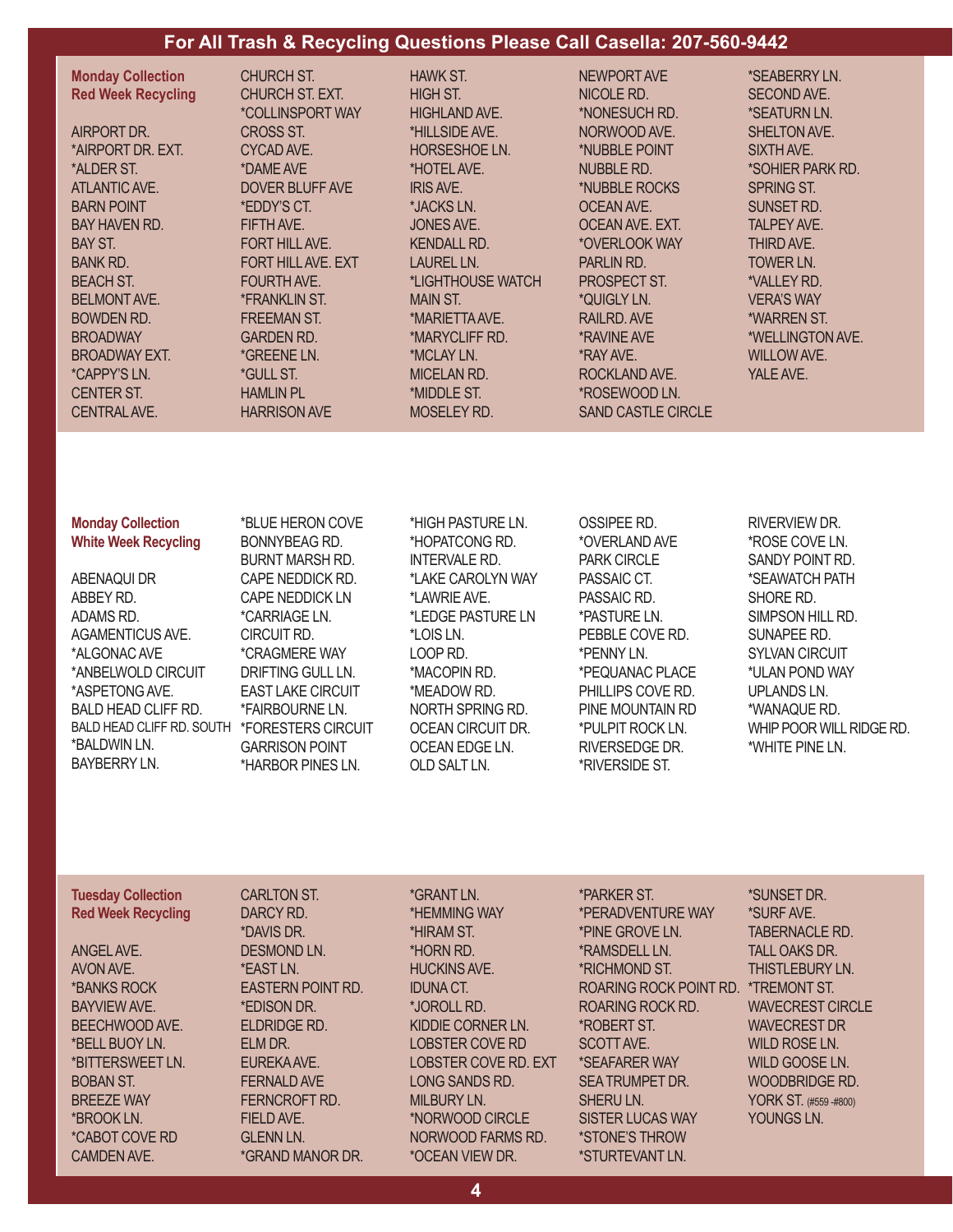### **Please locate your street on the list below to determine your recycling day.**

Please note that despite any accidental omissions in this guide YOUR TRASH AND RECYCLING COLLECTION DAY WILL NOT CHANGE.

> The Town of York Does not provide Trash and Recycling containers. **Trash containers need to be 64 gallons or less.**

#### **Recycle Bins need to be 35 gallons or less.**

Recycling items need to be loose in the recycling bin-not bagged.

\*Street names with asterisks - no curbside pickup on these roads \*trash must be placed at the end of the road.

| <b>Tuesday Collection</b><br><b>White Week Recycling</b><br>*A ST.<br>ACORN ST.<br>*AMHERST AVE<br>*AVE, A<br>*AVE, B<br>*AVE, B EXT.<br><b>BEACON ST.</b><br>*BEACH SIDE COURT<br><b>BLUEBERRY LN.</b><br><b>CARDINAL LN.</b><br><i><b>*CAREY ST</b></i><br><b>CORNISH AVE.</b> | COTTAGE LN.<br><i><b>*CRYSTAL ST.</b></i><br>*DINGLE RD.<br><b>EASTERN AVE</b><br>FIRST ST.<br><b>GARRISON AVE</b><br>*GROSS AVE.<br>*GUY'S AVE<br><b>HASKELL WAY</b><br>*JEREMIAH LN.<br>*JO LENES WAY<br><b>JUNIPER PARK LN.</b><br><b>JUNIPER RD.</b><br><b>KERRY RD.</b><br>*LEDGE ST. | <b>LONG BEACH AVE</b><br><b>MAPLE ST.</b><br>*MARINER WAY<br><b>MARY ST.</b><br>MIDNIGHT DR.<br>MITCHELL RD.<br>MOODY LN.<br>*MOORING DR.<br>*MORNING SIDE DR.<br>NORTON AVE.<br>OAK ST.<br><b>OCEAN BREEZE</b><br><b>OCEANSIDE AVE</b><br>ORIN LN.<br><b>PEASE WAY</b> | PINE ST.<br>RAILRD, AVE, EXT.<br>RESERVE ST.<br>RIDGE RD.<br>*RIDGE ROAD CT.<br>RUCH LN.<br>*SAND ST.<br>SANDEE LN.<br>*SANDPIPER RUN<br>SEA MIST LN.<br>SEA ROSE LN. (*AKA<br><b>RESERVE ST.)</b><br>*SEAVIEW AVE.<br><b>SEAWARD WAY</b><br><b>SMITHFIELD LN.</b> | <b>SPRING POND CIRCLE</b><br>*STRAWBERRY LN.<br>STONERIDGE LN.<br>STYLES LN.<br>*SURFORE RD.<br><i><b>*TOM'S WAY</b></i><br><i><b>*TRALEE RD.</b></i><br><b>WALNUT ST.</b><br>WEBBER RD.<br><b>WESTON AVE</b><br>*WESTON LOOP<br>*WILLARD ST.<br>*YORKE RIDGE WAY<br>YORKHOLME WAY |
|----------------------------------------------------------------------------------------------------------------------------------------------------------------------------------------------------------------------------------------------------------------------------------|--------------------------------------------------------------------------------------------------------------------------------------------------------------------------------------------------------------------------------------------------------------------------------------------|-------------------------------------------------------------------------------------------------------------------------------------------------------------------------------------------------------------------------------------------------------------------------|--------------------------------------------------------------------------------------------------------------------------------------------------------------------------------------------------------------------------------------------------------------------|------------------------------------------------------------------------------------------------------------------------------------------------------------------------------------------------------------------------------------------------------------------------------------|
| <b>Wednesday Collection</b><br><b>Red Week Recycling</b><br>ALDIS LN.<br>AXHOLME RD.<br>BARRELL LN.<br>BARRELL LN. EXT.<br><i>*CAMEO CT.</i><br><i><b>*CARRIAGE BARN LN.</b></i>                                                                                                 | CHICKADEE DR.<br><i>*CLARK'S LN.</i><br><b>EGRET CIRCLE</b><br>*FELLOWS LN.<br>*FIREHOUSE DR.<br>*HARBOR BEACH RD<br><b>HARMON PARK RD</b><br><b>HERON DR.</b><br>*HOSPITAL DR.                                                                                                            | *INDIAN CREEK<br><b>KESTREL CIRCLE</b><br>LILAC <sub>LN</sub> .<br>*LINEA LN.<br>LITTLE RIVER DR.<br><b>MEADOWLARK DR.</b><br>*MEETING HOUSE LN.<br>*MILL POND LN.<br><b>MOULTON LN.</b>                                                                                | NIGHTHAWK DR.<br>*ORCHARD LN.<br><b>OSPREY LN.</b><br>*PINEFIELD LN.<br>*SALISBURY AVE.<br><b>SENTRY HILL RD.</b><br>*SENTRY HILL TRAIL<br>SIMPSON LN.<br><b>SPARROW LN.</b>                                                                                       | STAGE NECK RD.<br>STARBOARD LN.<br><b>VARRELL LN.</b><br>*VICTORIA CT.<br>*WILLIAMS AVE.<br>YORK ST. (#270 - #546)<br><b>SUMMIT LN.</b>                                                                                                                                            |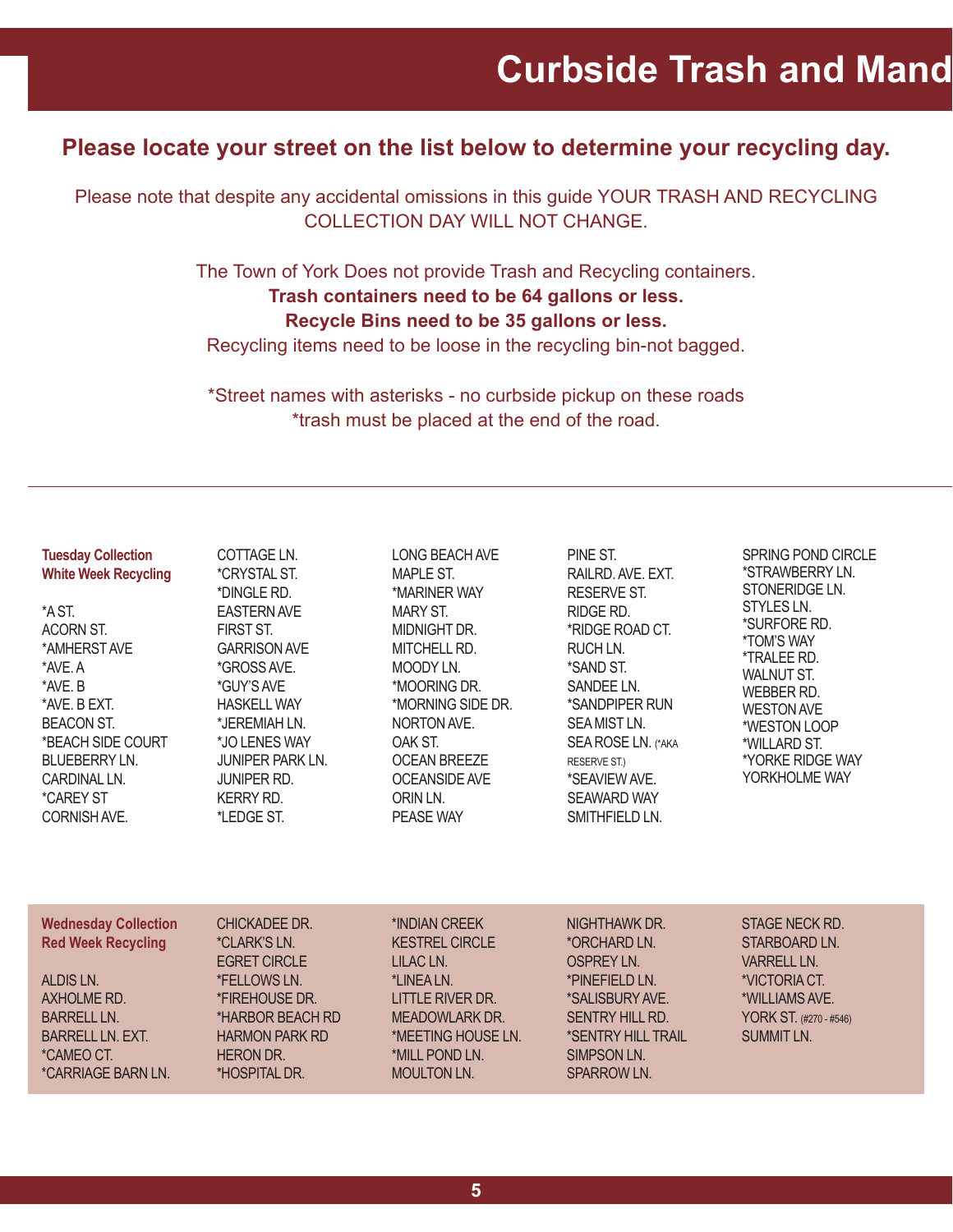# **atory Recycling Schedule**

### **Collection Program Guidelines**

- 1. **For missed trash and recycling please call Casella: 207-560-9442**
- 2. Weekly curbside collection of residential solid waste and bulk items.
- 3. Bi-weekly curbside collection of recyclables. (Please see enclosed calender and recycling guide.)
- 4. Solid waste and recycling must be placed **curbside by 7am on your collection day.**
- 5. DO NOT mix recyclables with solid waste. Drivers are instructed not to collect commingled solid waste, recyclables and such items.
- 6. Not Recyclable: waxed cardboard, juice, milk & other liquid containers, wet cardboard & soiled pizza boxes.
- 7. How To Safely Dispose of Broken Glass: seal it in a box or wrap it in several sheets of newspaper and place it in your garbage & label as glass.
- 8. **How to dispose of Construction Debris** Construction Debris will not be picked up curbside. Need to get a dumpster or dumpster bag.
- 9. **Please call CASELLA at 207-560-9442 to schedule bulk waste collections.** Once a collection is scheduled you may include: mattresses/boxsprings, wood furniture, small appliances (toasters, coffee makers etc..), furniture. PLEASE NOTE: Bulk item collection may not be available on some streets due to accessibility issues.

#### **Wednesday Collection White Week Recycling**

\*ANDREW'S WAY ASH LN. \*BACK RD. BLUESTONE LN. CANDLEWOOD LN. CHESTNUT LN. \*COOPER'S WAY \*CRANBERRY LN.

DOCK RD. DONICA RD. DUCK LN. FIELDSTONE DR. FIELDSTONE ESTATES RD. FLINTROCK DR. GEORGIA ST. GREENACRE DR. HAWTHORNE LN.

\*DAVIDSON LN

\*HOGAN'S CT. INDIAN TRAIL \*KELLEY LN. LINDEN LN. LINDSAY RD. MALLARD DR. \*MILL DAM RD. OLD POST. RD. ORCHARD FARM RD ORGANUG LN.

HILLTOP DR.

ORGANUG RD. \*PARISH LN. PHEASANT CT. QUAIL CT. RAYDON RD. RAYDON RD. EXT. \*RIDGEWOOD TRAIL RIVER FARM RD. \*SCHOONER LANDING SEAHAWK LN. SNOWBIRD LN.

STONEY RIDGE RD. \*TENNEY ROSE LN. \*TOWHEE HILL LN. WINTERBROOK CT. WINTERBROOK DR. WOODCOCK LN. YORK ST. (#2 - #207)

| <b>Thursday Collection</b>    | <i><b>*COUNTY RD.</b></i> | <b>GREENLEAF PARSONS RD.</b> | <b>*KNIGHT LN.</b>         | *MOUNTAIN VIEW LN.        |
|-------------------------------|---------------------------|------------------------------|----------------------------|---------------------------|
| <b>Red Week Recycling</b>     | DEAN RD.                  | <b>GROUNDNUT HILL RD</b>     | *LEDGE VIEW LN.            | *MT. A RD.                |
|                               | DEWEY RD.                 | <b>GUNNISON RD.</b>          | <i><b>*LEONALN.</b></i>    | *NATHAN LN.               |
| ALGONQUIN DR.                 | *DIRIGO DR.               | *HALE'S RD.                  | *LIBBY LN.                 | NEW TOWN RD.              |
| <b>AUTUMN BROOK LN.</b>       | *DUSTY LN.                | <b>HARRY ST.</b>             | <b>LOGGING RD.</b>         | NORTH ST.                 |
| <b>BEACON ST. EXT.</b>        | *E N CURRIER FARM LN.     | <b>HEMLOCK AVE.</b>          | LORETTA LN.                | NORTH VILLAGE RD          |
| *BERNARD KARFIOL WAY          | <b>EARLINE CIRCLE</b>     | <b>HORN RD.</b>              | *LORRAINE DR.              | *NORTHWOOD LN.            |
| *BLUFF RD.                    | *EBER DR.                 | *HOUSEWRIGHT RD.             | *LUCAS FARM RD.            | NORTON AVE, EXT.          |
| <b>BOSTON RD.</b>             | ELLIS LN.                 | <b>HUTCHINS LN.</b>          | <i><b>*LYDSTON WAY</b></i> | *OAK HOLLOW               |
| *BRANLEY LN.                  | EVELYN DR.                | *IN THE PINES LN.            | *LYMAN STAPLES WAY         | <b>OCEAN POND RD</b>      |
| <b>BROOKSIDE LN.</b>          | *EVERGREEN LN.            | *JADE LN.                    | <b>MARSH BROOK LN.</b>     | <b>OCEANSIDE AVE EAST</b> |
| <b>BUCK ST.</b>               | <b>FERRY LN. NORTH</b>    | *JESSIE GIBSON WAY           | *MARTIN LN.                | <b>OCEANSIDE AVE WEST</b> |
| *BULLFROG LN.                 | GINGERBREAD LN.           | *JOEL LN.                    | MCKENNALN.                 | OGUNQUIT RD.              |
| <i><b>*CANFIELD PLACE</b></i> | <i>*</i> GLADYS LN.       | *JOHNSON LN.                 | MILL RIDGE FARM LN.        | OLD COUNTY RD.            |
| <b>CLARK RD.</b>              | <b>GORGEANA WAY</b>       | *JOSIAH CURRIER LN.          | *MORGAN WAY                | *OLD FALLS RD.            |
| <b>CLAY HILL RD.</b>          | <b>GRAYSTONE LN.</b>      | <b>JOSIAH NORTON RD</b>      | <b>MOULTON FARM LN</b>     | OLD MOUNTAIN RD.          |
| <i>*CONNEY LN.</i>            | <b>GREAT PASTURE RD</b>   | *KEY WAY                     | <b>MOUNTAIN RD.</b>        |                           |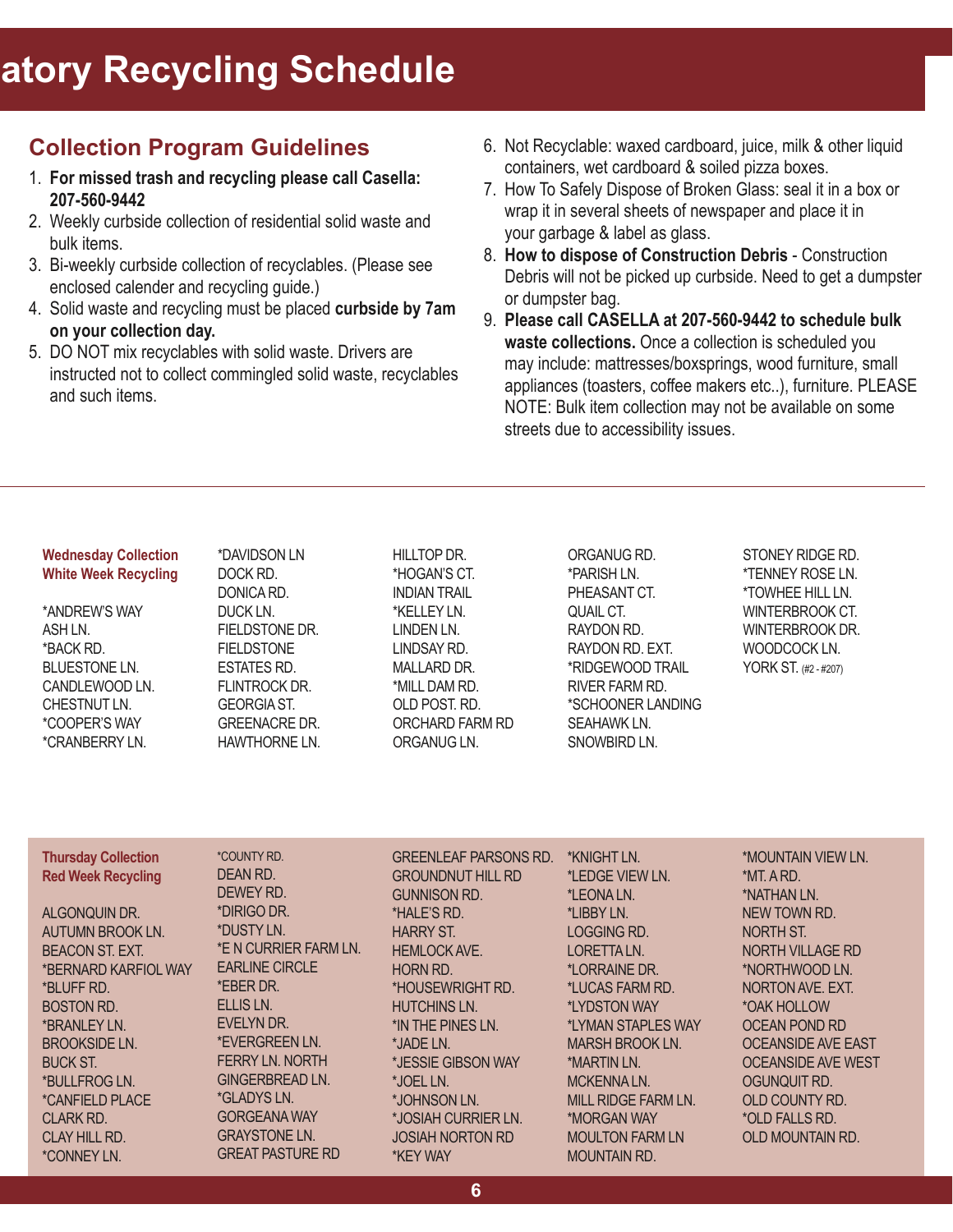| For All Trash & Recycling Questions Please Call Casella: 207-560-9442                                                                                                                                                                                                                                                  |                                                                                                                                                                                                                                                                                                                                           |                                                                                                                                                                                                                                                                                        |                                                                                                                                                                                                                                                                                   |                                                                                                                                                                                                                                                                               |  |
|------------------------------------------------------------------------------------------------------------------------------------------------------------------------------------------------------------------------------------------------------------------------------------------------------------------------|-------------------------------------------------------------------------------------------------------------------------------------------------------------------------------------------------------------------------------------------------------------------------------------------------------------------------------------------|----------------------------------------------------------------------------------------------------------------------------------------------------------------------------------------------------------------------------------------------------------------------------------------|-----------------------------------------------------------------------------------------------------------------------------------------------------------------------------------------------------------------------------------------------------------------------------------|-------------------------------------------------------------------------------------------------------------------------------------------------------------------------------------------------------------------------------------------------------------------------------|--|
| <b>Thursday Collection</b><br><b>Red Week Recycling</b><br>(continued)<br>PAUL ST.<br><i><b>*PEREGRINE WAY</b></i><br>PETER WEARE RD.<br>*PEYSON LN.<br>PINE HILL NORTH                                                                                                                                                | PINE HILL RD.<br>PINE HILL SOUTH<br>*PITCH PINE RD.<br>PLAISTED RD.<br><b>*RACHEL WAY</b><br><b>RACCOON RIDGE</b><br>*RED BERRY LN.<br>RIVER RD.<br>ROGERS RD.                                                                                                                                                                            | *ROKONOMO WAY<br>ROUTE ONE (#422 NORTH TO<br><b>OGUNQUIT LINE)</b><br><b>SEWALL'S PASTURE RD</b><br><b>SKYLARK LN.</b><br>*SONNY'S LN.<br>SOUTH ST.<br>SPRUCE ST.<br><b>SQUIRE LN</b>                                                                                                  | *STACY LN.<br>*STAPLES POND RD.<br>STEAM MILL RD.<br>*STONE POINT<br><b>STONEY BROOK</b><br>*STORAGE DR.<br><b>TALL PINES LN</b><br><b><i>*TARAWAY</i></b><br><i><b>*TERESSALN.</b></i>                                                                                           | <b><i>*TOW WAY</i></b><br><b>TRAFTON ST.</b><br><b>TRESTLE COVE</b><br>TRIPLE OAKS DR.<br><i><b>*TURNER DRIVE</b></i><br><b>VINEYARD LN.</b><br>WALT KUHN RD.<br>*WANDER HILL<br>*WOLF CREEK RD.                                                                              |  |
| <b>Thursday Collection</b><br><b>White Week Recycling</b><br>*APGAR LN.<br>*ARNOLD LN.<br>BASS COVE LN.<br><b>BELL MARSH RD.</b><br>*BHOIREANN LN.<br>BOG RD.<br><b>BRIXHAM RD.</b><br>*CAPTAIN BROWN LN.<br>CHASES POND RD.<br>*CHURCHILL CT.<br>*CIDER HILL CREEK LN.<br><b>CIDER HILL MEADOWS</b><br>CIDER HILL RD. | *CIDER SPRING LN.<br>CORNSWAMP RD.<br><i>*CUTTINGS LN.</i><br><b>EDWARD CIRCLE</b><br>ELIZABETH LN.<br>FALL MILL RD.<br>FALL MILL RD. EXT<br>*FERRIN WOODS<br><i><b>*FORESTVIEW DR.</b></i><br>*GERTRUDE LN.<br><b>GOLF VIEW DR.</b><br>GOWEN LN.<br>*GRANITE LN.<br><i><b>*GROVER LN.</b></i><br><b>HEMLOCK RIDGE LN.</b><br>HICKORY LN. | HIGH PINE RD.<br>*HIGHGATE CLOSE<br>*HOOPER SHORES RD.<br>KINGSBURY LN.<br>LEAVITT FARM LN.<br>*LEDGES DR.<br>*LEISURE LN.<br>*LINSCOTT RD.<br>MICHAEL DR.<br>*MIDDLE POND RD.<br>MILL LN.<br>*MY WAY<br>NETHERBY LN.<br>NEW BOSTON RD.<br>OLD CHASES POND RD<br>OLD EAST SCITUATE RD. | *OLD KING'S HIGHWAY<br>OLD MAST RD.<br>OLD MCINTIRE RD.<br>*PATTEN'S LN.<br>PAYNETON HILL RD.<br>PERKINS CT.<br>PERKINS DR.<br>PREBBLE LN.<br>PUDDING LN.<br>*PUTTER'S LN.<br>ROUTE 91<br>RUMSEY RD.<br>SARGENTS LN.<br>SCITUATE RD.<br><b>SCITUATE TRAIL</b><br>SILVER RIDGE DR. | *SMELT BROOK CT.<br>SNOWDIN RIDGE<br>SNOWSHOE SPRING<br>SUNNY CREST RD.<br><b>SUNRISE TERRACE</b><br>TEEPEE LN.<br>THOMAS RD.<br>TIDE MEADOW LN.<br>*TURNPIKE ACCESS RD.<br>*WEIL LN.<br>*WHISPERING OAKS<br>WITCHTROT RD.<br>*WITHAM WAY<br>YORK POND RD.<br>YORK SHORE DR.  |  |
| <b>Friday Collection</b><br><b>Red Week Recycling</b><br><b>BARRELS GROVE</b><br><b>BEECH RIDGE RD.</b><br><b>BETTY WELCH RD.</b><br><b>BIRCH HILL RD.</b><br><b>BRICKYARD CT.</b><br><b>BRICKYARD LN.</b>                                                                                                             | *BUFFALO LN.<br><b>CLAUDE MCINTIRE LN.</b><br>CLYDE RD.<br><i><b>*COLBY TURNER LN.</b></i><br>*COOPERS FARM RD.<br>DAVID DR.<br><b>DEER RUN</b><br><b>EMUS WAY</b><br>FERRY LN. SOUTH                                                                                                                                                     | <b>FOXTAIL DR.</b><br>FROST HILL RD.<br>*GORDON CT.<br>*HALEY LN.<br>*HART FARM LN.<br><b>HEATHER RD.</b><br>KEITH RD.<br>KIMBALL FARM LN.<br>MAJOR MCINTIRE RD.                                                                                                                       | MALCOLM RD.<br>*MCINTIRE LN.<br><b>MCINTIRE RD.</b><br>OLD BEECH RIDGE RD<br>PINECREST DR.<br>RIVER LN.<br>RIVERWOOD DR.<br><b>SALTWATER DR.</b><br>SCOTLAND BRIDGE RD.                                                                                                           | <b>SCOTLAND POINT</b><br>*ST. ANDREWS LN.<br>TARTON RD.<br>THISTLE RD.<br>*WHITE BIRCH LN.<br>*WHITE LANCE DR.<br>*WILDERNESS WAY<br><b>WINTERBERRY LN.</b>                                                                                                                   |  |
| <b>Friday Collection</b><br><b>White Week Recycling</b><br>*ABATTOIR DR.<br>ARGO POINT LN.<br><b>BARTLETT RD.</b><br><b>BLACKBERRY LN.</b><br><b>BRAVE BOAT HARBOR RD</b><br>CARRIE LYNN LN.<br>CARWIN DR.<br><b>CREATION LN.</b><br>*DABNEY LN.<br>DEACON DR.<br>*DOLLY BROOK                                         | *FERN HILL<br><b>GARDNER'S CROSSING</b><br>GODFREY COVE RD.<br>GODFREY POND RD.<br>*HARBOR LIGHTS WAY<br>HARBOR VIEW LN.<br>HARBOUR HILL RD.<br>*HARRIS COVE LN.<br><b>HARRIS ISLAND RD</b><br>HARVEST LN.<br><b>HARVEST LN. EXT</b><br>HIGH ROCK RD.<br>*ICE HOUSE POINT<br>JEFFERY DR.                                                  | KINGS RD.<br>*LAKE RICHIE WAY<br>*LARSON LN.<br>*LEDGEWOOD DR.<br>*LEDGEWOOD FARM LN.<br>LOCK LN.<br>LOCKWOOD DR<br>LONG COVE RD.<br>*MEADOW VIEW LN.<br>OLD SEABURY RD.<br>*OLD SEWALL FARM<br>PARSONS LN.<br>PAYNE RD.<br>PEPPERELL WAY                                              | PINE RIDGE LOOP RD<br>RAYNES NECK RD.<br>*REDSHIRTS LN.<br>RIVER BEND RD.<br>RIVER MEADOW LN.<br>RIVER MEADOW LN. EXT.<br>*RIVERMOUTH RD.<br>ROCKY HILL RD.<br>ROUTE ONE (#401 SOUTH TO<br>KITTERY LINE)<br>ROUTE 103<br>SEA BREEZE LN.<br>SEABURY COVE RD.<br>SEABURY RD.        | *SEWALL'S HILL<br>*SNAP HOOK LN.<br>SOUTHSIDE RD.<br>*SPARHAWK WAY<br><b>STRATER HILL</b><br>SURF POINT RD.<br><b>SURF SOUNDS</b><br><i><b>*THUNDER HILL</b></i><br>*WEAVERS WAY<br><b>WESTERN POINT RD</b><br><b>WINDMILL ACRES RD</b><br>*WINDSWEPT FARM<br>WOODSIDE MEADOW |  |

\*SEALHEAD POINT

PINE ISLAND

\*DONOVAN'S LN.

\*JUNGLE RD.